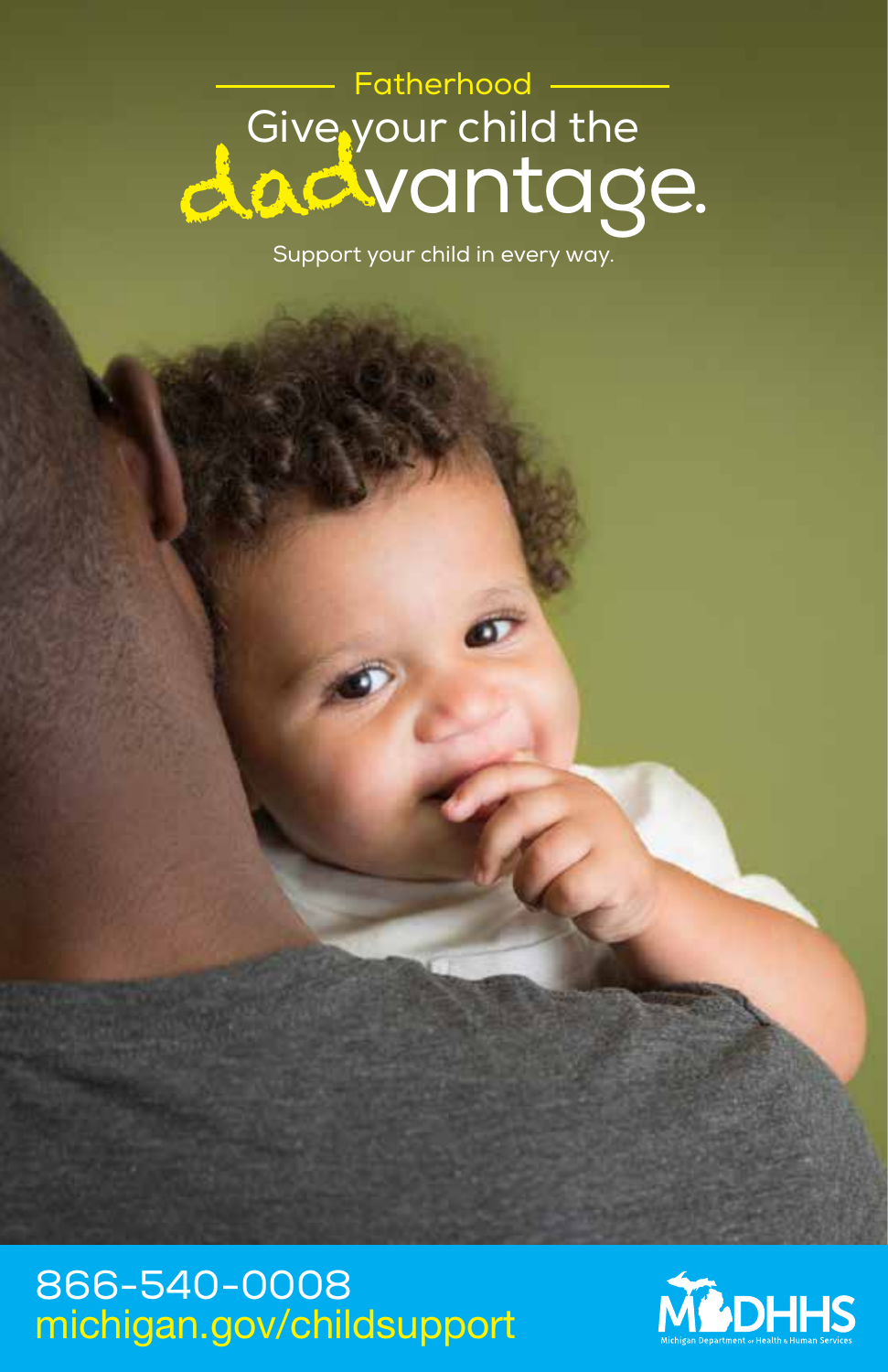#### Children do better with fathers in their lives.

Parenting is one of the greatest responsibilities a person has. Dads and moms bring important, but different, qualities to a child's life. Children benefit from having both parents involved in their lives, whether the parents live together or not.

When fathers are involved, children are more likely to:

- Have emotional and financial support.
- Do better in school.
- Delay having children of their own.
- Have higher self-esteem.
- Have fewer behavior problems.
- Stay out of gangs.
- Stay out of jail and be drug-free.

As a dad, you can help your child by establishing paternity, which means making yourself the legal father of your child.

#### Questions from dads.

### Why is it important for me to become the legal father of my child?

Dads and moms both have the right to know their child. They also have the responsibility to support their child emotionally and financially – even if they aren't married to each other.

When a baby is born to married parents, the law recognizes two legal parents: the husband and wife. Married couples do not need to take any legal steps to establish paternity.

When a baby is born to parents who are not married to each other, the law does not accept the biological father as a legal parent. In other words, a biological father who is not married to the mother of his child does not have legal rights to his child until he becomes a legal parent.

Establishing paternity gives a child born to unmarried parents the same legal rights as a child born to married parents, which is why it's so important.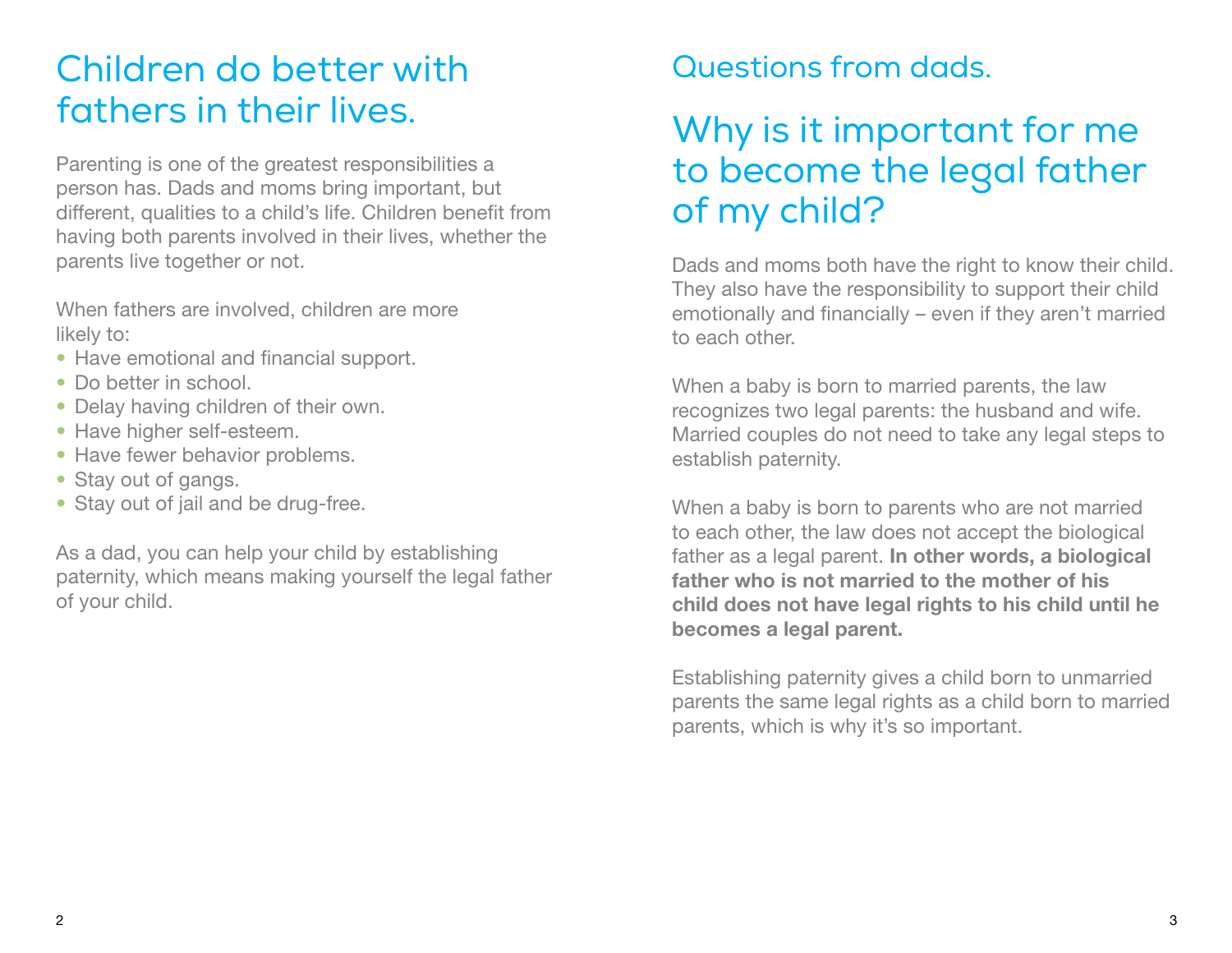### Having a legal father gives children:

#### **Identity**

For children, there's an emotional benefit when they know both of their parents. It gives them a sense of identity. When you are the legal father, your name can also be listed on the birth certificate.

#### Family Ties

Family gives children a sense of belonging. Help your child know your side of the family.

#### Financial Support

The law requires both parents to support their children. You can share the cost of raising your child, even if you do not live with the mother. Children are more likely to have their needs met when both parents give financial support.

#### **Benefits**

A child has a right to benefits from both parents. These can include:

- Health and life insurance.
- Social Security.
- Pensions.
- Inheritance rights.
- Veterans' benefits.

#### Medical Information

Knowing the medical history of both parents is important for the child. It could give information about family health problems. Give your child a healthy start.

#### My child's mom and I aren't married. How can I voluntarily establish paternity?

If you're sure you're the biological father, you and your child's mom can establish paternity by signing the Affidavit of Parentage form, or "affidavit" (the form number is DCH-0682).

- Both parents need to provide a picture ID.
- Signing is voluntary.
- Signatures must be signed in front of a qualified witness or a notary.

You and your child's mom can sign the affidavit at the hospital after your child is born, and your name will be put on the child's birth certificate for free. You may sign the affidavit at a later time, but if you do, you must pay a fee to add your name as the father on the birth certificate.

You can also ask the Office of Child Support to help establish paternity. This usually involves DNA paternity testing.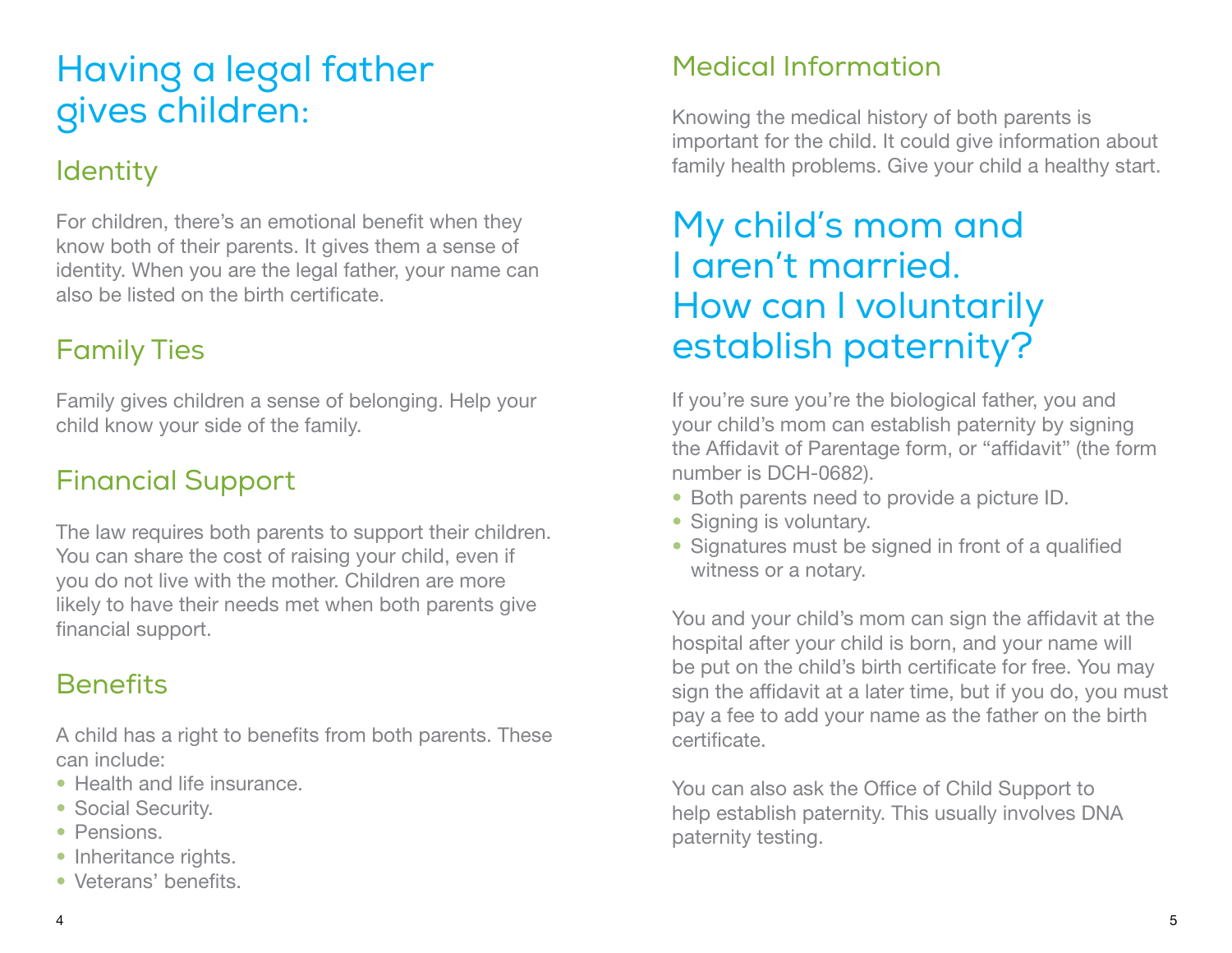#### My child's mom is married to a different man. Can I still sign the affidavit?

No. By Michigan law, the husband is the legal father of the child. Only a judge can say the husband is not the legal father.

### What is the difference between a legal father and a biological father?

Every child has a biological father, or birth father. The biological father is the man who created the baby with the mother.

The legal father is the man the law accepts as the father of the child. The legal father is not always the biological father.

#### What if my child's mom or her family don't want me to sign the affidavit?

If you believe you're the child's father, it's your right and responsibility to establish paternity, even if the child's mom or her family don't want you to. Contact the Office of Child Support for help with establishing paternity.

#### What else do I need to know about establishing paternity voluntarily?

When you sign the affidavit, you agree to the following:

- The mother has initial custody of the child. This means the child will live with the mother unless the court or the parents agree on something else in writing.
- Either you or the child's mom may ask the local family court for help with parenting time or custody.
- Both of you will receive a notice and a hearing if your child might be adopted by someone else.
- Both of you must support your child and follow an order for child support.
- Both of you give up your right to:
	- Get a DNA paternity test.
	- Have a local family court-appointed lawyer represent either of you regarding paternity.
	- Go to trial to determine the biological father.

### What if I'm not sure the child is mine?

If the mother says the child is yours, but you think the child may not be, contact the Office of Child Support for help. A child support worker can help you file a case and arrange for a local family court hearing where you and the mother tell your sides of the story. The local family court may order a DNA paternity test to help establish paternity.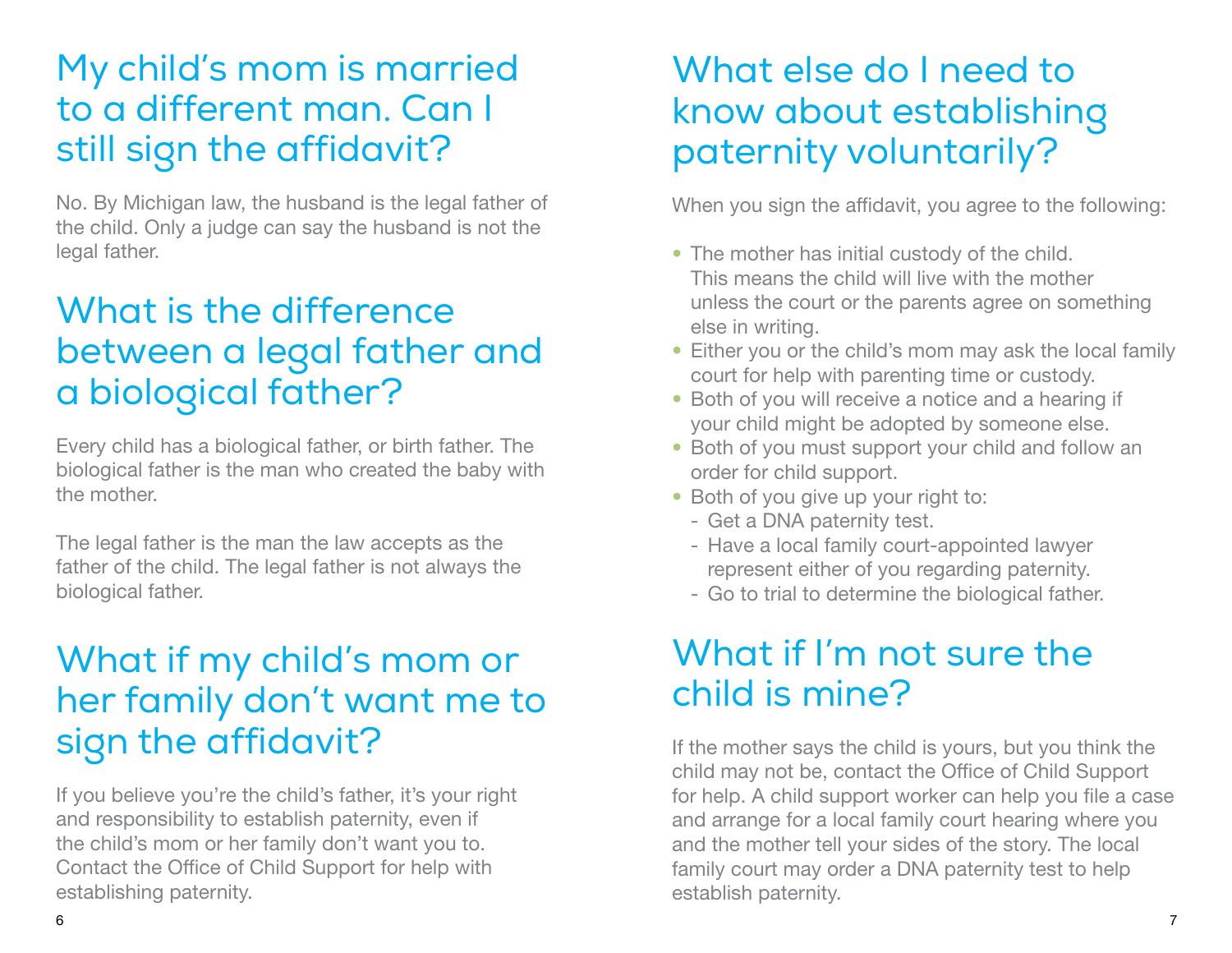### What is a DNA paternity test?

A DNA paternity test is used to identify the biological father of a child. DNA is the genetic material in our bodies that contains hereditary information. DNA is passed down from both parents to their children.

A lab provides the testing and the report showing the results. Testing is simple and painless. DNA samples are taken by rubbing a cotton-tipped swab on the inside of the cheek of the mom, dad and child.

The lab compares all three DNA samples for a match. The results will be able to tell if you have at least a 99 percent chance of being the biological father.

### How can I get a DNA paternity test?

You can contact the Office of Child Support to set up DNA paternity testing at a reduced cost.

If you or your child's mom are on public assistance, and you and your child's mom are not living together, you may be automatically referred to the Office of Child Support to open a case.

If paternity for your child is not established, the Office of Child Support will open a case and refer you to the court for paternity establishment.

### Who pays for the DNA paternity testing?

The Office of Child Support can help parents set up DNA paternity testing at little or no cost. A local family court will decide who pays for the testing.

### How can I spend time with my child?

Spending time with your child is called parenting time. (It used to be called visitation.) Parenting time is the first step to a great relationship between you and your child. If you and your child's mom cannot agree on parenting time, the local family court can help you. A parenting time schedule may be part of a court order.

### Will I have to pay child support?

If you are found to be the legal father, yes, you will likely need to support your child. This means you, the mother and your child may be included on a child support case, where the local family court may order financial support.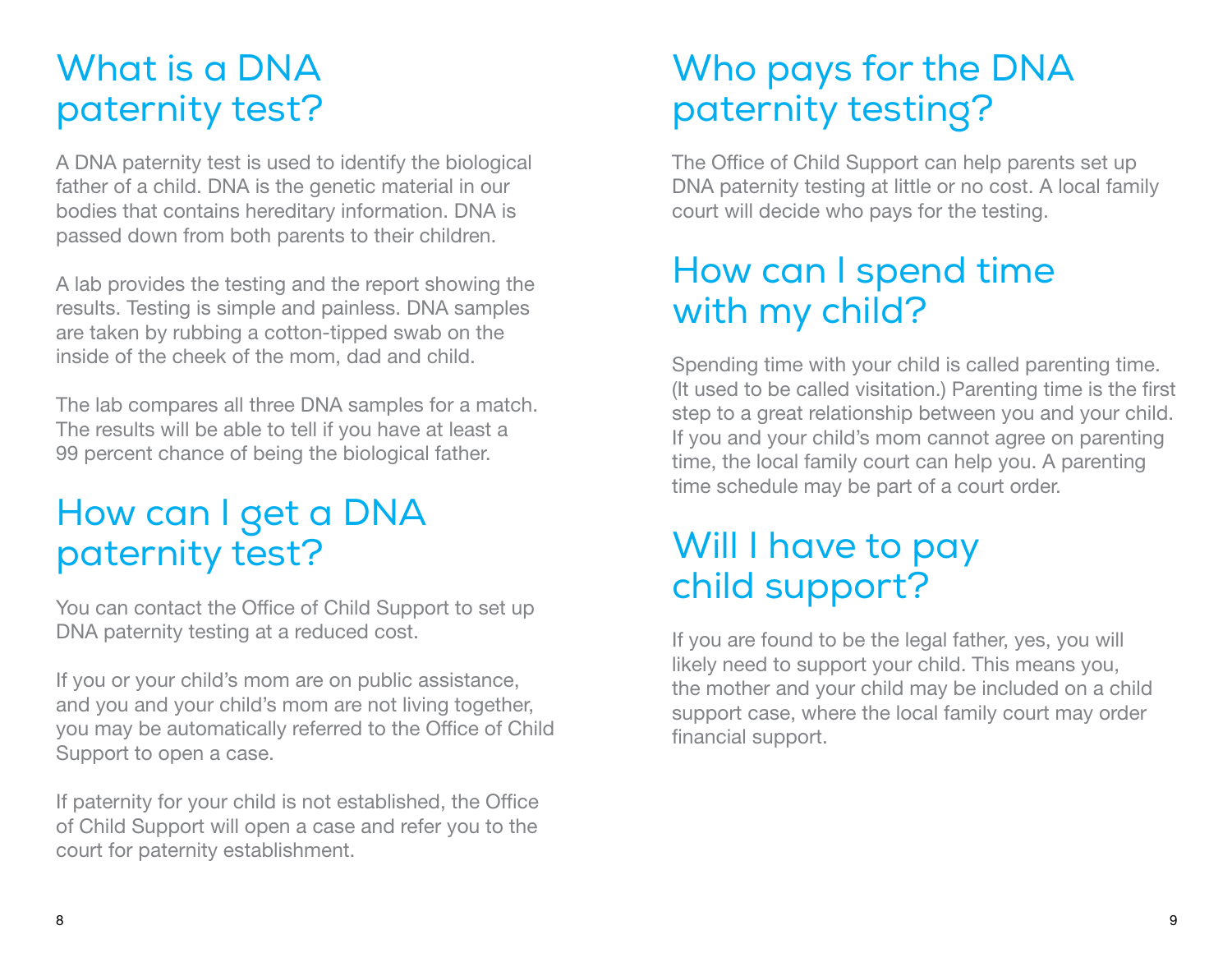### How much will I have to pay in child support?

If you have a child support case, the local family court will decide the amount of support you and/or your child's mom will have to pay. The amount is set by the Michigan Child Support Formula.

The formula uses both parents' income, the number of children and the number of nights the children spend with each parent. Medical or other costs for your child may also be included in the child support order.

### I live outside of Michigan. Do I still have to pay child support?

Yes. If you are the legal father and you have a child support order, you will have to pay child support, even if you live outside of Michigan.

## Where can I go for help?

For more information on establishing paternity, contact the Michigan Office of Child Support at: 866-540-0008

You can also start a child support case at michigan.gov/childsupport